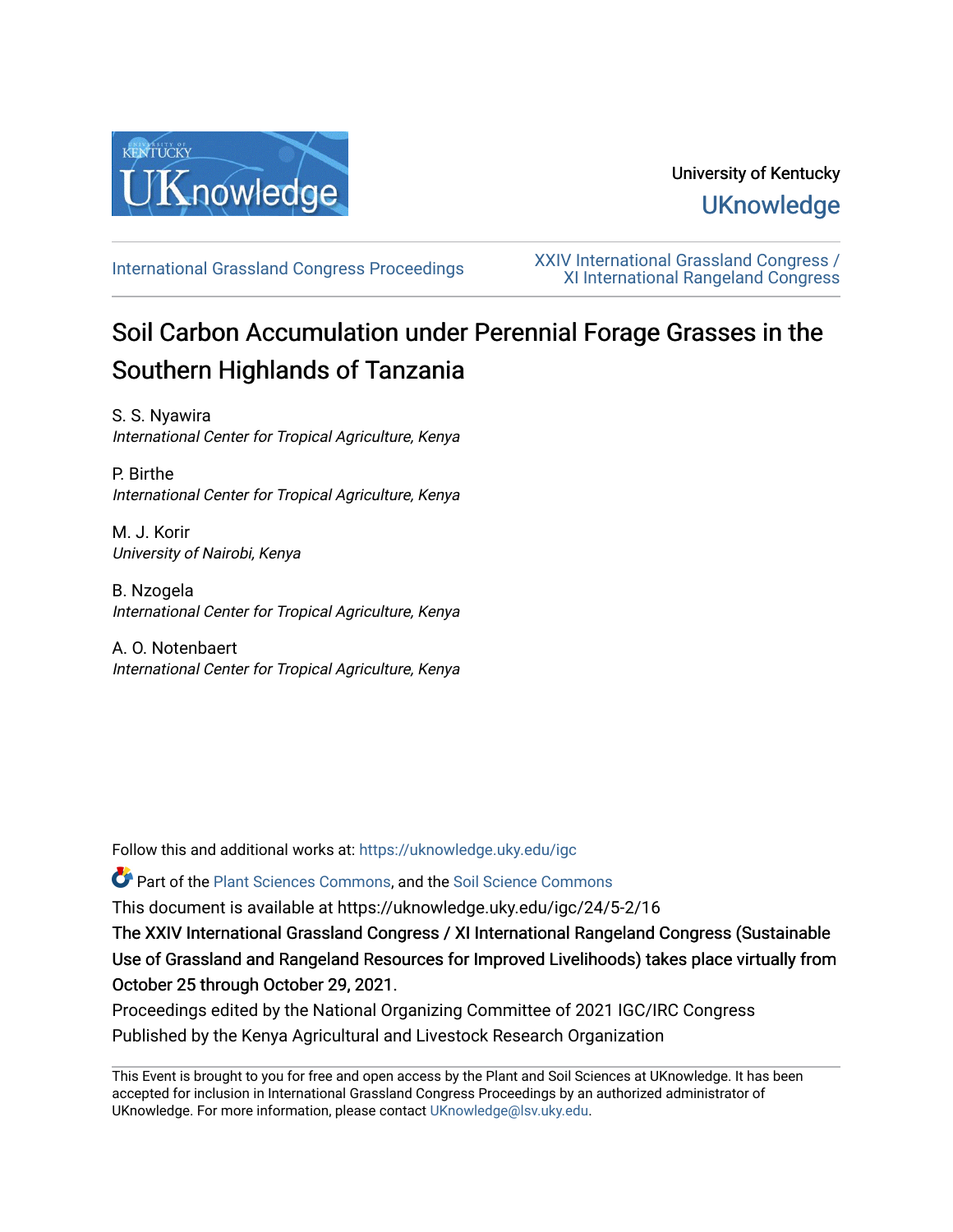## **Soil carbon accumulation under perennial forage grasses in the Southern Highlands of Tanzania**

Nyawira SS\*, Birthe P\*, Korir MJ+, Nzogela B\*, and Notenbaert AO\*

\* International Centre for Tropical Agriculture (CIAT) P.O Box 823-00621, Nairobi, Kenya +University of Nairobi, Kenya

**Key words**: SOC; perennial forages; maize (*Zea mays*); Rhodes (*Chloris gayana*)

## **Abstract**

Land degradation caused by the loss of SOC in continuously cultivated agricultural systems is a major problem in many sub-Saharan Africa countries. The integration on perennial forage grasses in cropping systems has the potential to enhance SOC sequestration. The main objective of this study is to compare soil organic carbon (SOC) under perennial forages with SOC under annual food crops, specifically maize (*Zea mays)*. A survey was conducted in Njombe district in the Southern Highlands of Tanzania to identity farmers with planted forages that are more than five years old and with neighbouring maize plots. Survey results identified Rhodes grass (*Chloris gayana*) as the currently dominating forage in the district. Soils from 55 sets of paired sites, Rhodes versus adjacent maize plot, were sampled at depths of 0-20 and 20-50 cm. Total SOC and soil texture were determined for the two depths, while the aggregate fractions and their SOC content were determined only for the 0-20 cm. Average SOC content in Rhodes was higher than maize at both depths, but the differences in the paired plots was not significant. Across all sites, the SOC stocks in the 0-20 cm averaged 47.10  $\pm$ 10.04 for Rhodes and  $47.66\pm9.83$  Mg C ha<sup>-1</sup> for adjacent maize plots. The average SOC content in the large macroaggregate fractions was higher in the Rhodes plots, which indicates an increase in the physical carbon protection in soils under perennial forages. The results in this study suggest that there is a slight improvement in soil quality in soils under Rhodes grass, but further analysis on other soil organic matter indicators, e.g. particulate organic matter (POM) would be needed to understand the differences in the two land uses.

## **Introduction**

Soil organic carbon (SOC) losses due poor management practices can cause a decline in soil quality and lead to carbon emissions into the atmosphere. Management strategies for sequestering SOC in agroecosystems have been widely documented (e.g., Lal, 2010; Paustian et al., 2016). Although practices such as reduced tillage, manure and residue application can enhance SOC sequestration, recent studies show that in humid tropical cropping systems, these practices only reduce the rate of SOC loss (Sommer et al., 2018). Converting degraded croplands to perennial grasses or introducing perennial grass into annual cropping systems can be a viable strategy for enhancing SOC sequestration. A recent global review indicates that improved grassland management can results in SOC sequestration of between 0.105 to more than 1 Mg C  $ha^{-1}$  yr<sup>-1</sup> (Conant et al., 2017).

Forage grasses such as Napier grass (*Pennisetum purpureum*), Rhodes grass (*Chloris gayana)* and *Brachiaria* grasses are widely grown in dairy production systems in East Africa. Under proper management such grasses could play an important role in enhancing SOC accumulation in soils, through increased aboveground and belowground biomass inputs. Over the recent years, significant efforts have been made in assessing the impacts of these grasses on different soil properties, however studies from SSA are scarce (Korir et al., 2019). The objective of this study was to investigate the differences in SOC levels/accumulation between maize and the Rhodes grass, a common perennial forage in the southern highlands of Tanzania.

### **Methods**

## *On-farm plot selection*

The study area is located in Njombe district in the Southern Highlands of Tanzania, which lies at latitude 35.1269° E and longitude 9.2423°S Based on a survey and discussions with farmers we identified Rhodes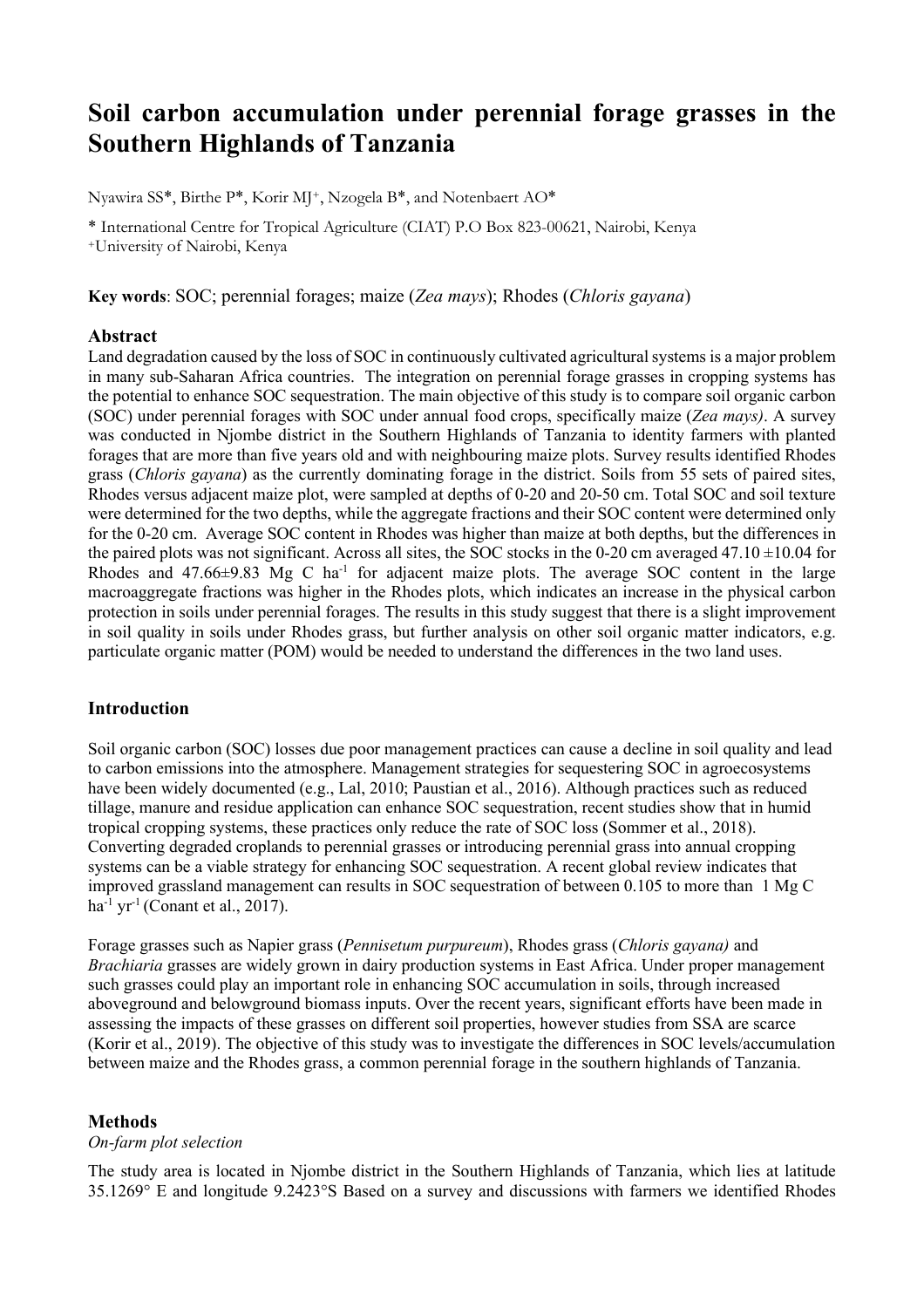grass as the most commonly cultivated grass among dairy farms in the district. A key condition for selecting the farms to include in our analysis was that selected Rhodes plots had to be under that land use for more three years and there had to be a neighbouring plot under maize (rotated or continuous) to allow for paired-plot approach of soil sampling. The Rhodes grass is grown in the cut and carry systems, which is typical for smallholder farming systems in sub-Saharan Africa. In the end, we identified a total of 55 paired sites in the different villages in the region. In addition, during the soil sampling exercise a survey was administered to farmers to gather information on the forage and crop plots, including the duration of time the crop had been on that specific land use, previous land use history and the types of management practices on the two farms.

## *Soil collection and analysis*

10m by 10m sampling plots were marked and soil samples from 0-20 cm and 20-50 cm were collected using a soil auger on the Rhodes and maize plots in each farm. At each sampling plot, foursubsamples were collected and mixed to create one composite sample of approximately 600g. of air dry soil. In addition, buk density (BD) samples were collected at one point within each of the plots with a cylindrical metal sampler with a volume of 100 ml. The BD samples consisted of soil collected with an auger between 0-20 cm from the top soil. The soils were then dried at room temperature and homogenized. A portion of the 600 g sample was taken to analyse for SOC, nitrogen, pH and soil texture at the IITA (International Institute for Tropical Agriculture) laboratory in Dar es Salaam. Total SOC was determined using Walkley–Black method (Anderson and Ingram 1993) , nitrogen was analysed using Kjeldahl method (Bremner and Mulvaney, 1982), while the texture was analysed using the hydrometer method.

In addition, sub-samples of 400 g for the 0-20 cm depth were set aside and air-dried for aggregate stability analysis. The samples were passed through an eight mm sieve and oven dried at 60 °C for 24 hours after which 32 g of sample was weighed into beakers. The samples were submerged in water in a Eijkelkamp wet sieving apparatus for five minutes to allow for slaking and sieved through a 2 mm sieve for 3 minutes to obtain large macro aggregates (LM; >2000 μm). The sample was again sieved through a 250 µm sieve for 3 minutes to obtain small macro aggregates (SM; 250-2000 μm). Soil not captured by 250 µm was sieved through 53 µm to obtain micro aggregates (Mi; 53-250 μm). The filtrate containing silt and clay (SC) fraction obtained after sieving with 53 µm sieve was collected. All the aggregate fractions obtained were oven dried at 60 ° C for 48 hours and weights recorded. Mean weight diameter (MWD)was calculated using equation (1) by (Cambardella & Elliott, 1993).

## $MWD = \sum X_i W_i$  (Equation 1)

Where:  $X_i$  = diameter of the *i*<sup>th</sup> sieve size and  $W_i$  = proportion of total aggregates in the *i*<sup>th</sup> fraction

SOC stocks for the top soil (0 to 20 cm) was calculated from the SOC content using Eq. 3

$$
SOC\left(\frac{Mg}{ha}\right) = SOC \left(\frac{g}{kg}\right) \times Bulk density \left(\frac{kg}{m^3}\right) \times depth(m) \times 10000 m^2 \times 10^{-6} \quad \text{(Eq.1)}
$$

Statistical analyses were conducted using the R programming software. A paired t-test was used to test for significant differences in the analysed variables between the Rhodes and maize plots. In addition, we a linear regression analyses to assess the effect of soil texture and land use history on the differences in SOC between the paired plots.

### **Results**

## *Soil texture, pH and bulk density*

The soils at most of the selected plots were either pure clay or clay and sand mixtures, the average values of the pH and texture not differing much across the plots (Table 1). Across all sites and depths, the sand content ranged between 32 to 60%, clay ranged from 30 to 60% while the silt content ranged between 1 to 19%. The soil pH ranged between 3.94 and 6.58. The paired t-tests show no significant differences in the soil texture and pH between Rhodes and maize. This is expected as the plots were close to other and minimal variability in texture and pH is expected in soils. Bulk density for the maize plots ranged between 0.9 and 1.28 g cm-3 with a mean of  $1.11\pm0.09$  g cm<sup>-3</sup>, while that in the Rhodes plots ranged between 0.85 and 1.22 g cm<sup>-3</sup> with a mean of 1.08 $\pm$ 0.09 g cm<sup>-3</sup>. There were significant differences in the bulk density between the paired plots (p=0.0011).

## *SOC, SON concentrations and SOC stocks*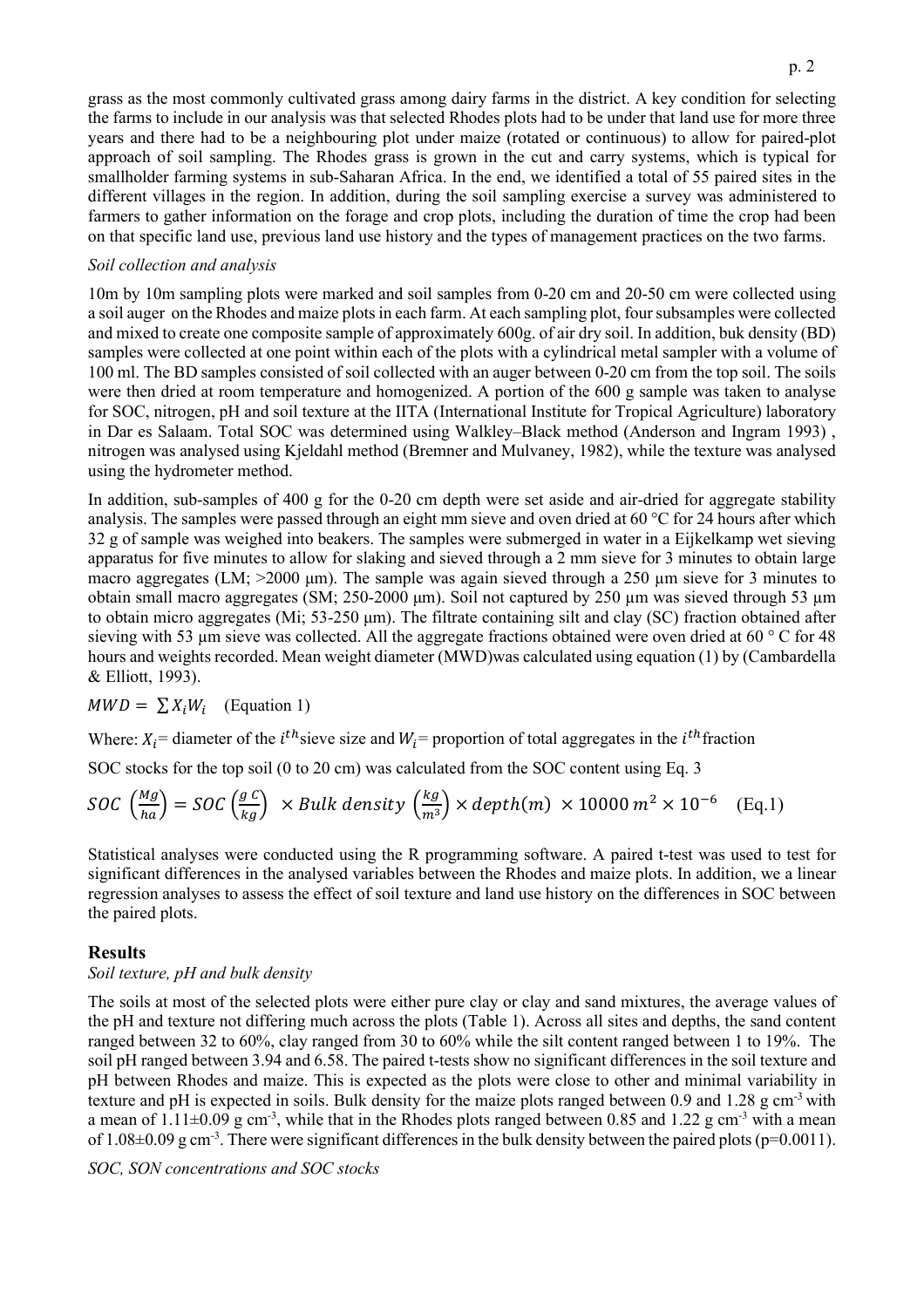SOC and SON concentrations in both land use systems for the top soils was higher than that in the subsoils, with the average values for Rhodes being higher than those of maize. The average SOC concentration was 22.4 $\pm$ 4.8 g C kg<sup>-1</sup> and 21.3 $\pm$ 4.52 g C kg<sup>-1</sup> in the Rhodes and maize plots respectively, while that for the subsoil was 15.7 $\pm$ 3.5 g C kg<sup>-1</sup> and 15.1 $\pm$ 3.4 g C kg<sup>-1</sup> (Table 1). Across the selected sites, the OC concentrations varied widely with values ranging between 14.8 and 39.5 g C kg<sup>-1</sup> in the Rhodes plots and from 13.0 to 35.9 g C kg<sup>-1</sup> in the adjacent maize plots (Fig. 1). Statistical analysis showed no significant differences in the SOC and SON in the paired Rhodes and maize plots at both the top and subsoils. In addition, there were no significant differences in the observed SOC stocks in the top soil between the Rhodes and maize plots, with the average stocks in the two land use systems being  $47.10 \pm 10.04$  and  $47.66 \pm 9.83$  Mg C ha<sup>-1</sup>, respectively. The mean ON concentrations for Rhodes and maize plots in the top soil was  $1.66\pm0.40$  g N kg<sup>-1</sup> and  $1.61\pm0.26$  g N kg<sup>-1</sup>, respectively, while that in the subsoil was  $1.10\pm0.26$  g N kg<sup>-1</sup> and  $1.09\pm0.31$  g N kg<sup>-1</sup> (Table 1). The measured values across the sites for the top soil ranged between 1.0 and 2.9 g N kg<sup>-1</sup> in the Rhodes plots and 0.8 and 3.4  $g \, N \, kg^{-1}$  in the adjacent maize plots.

*Table 1: Mean (±standard error) soil particle sizes (sand, silt and clay), pH, bulk density, SOC and SON concentrations and SOC stocks for cropland and Rhodes plots by soil depth.*

| Depth<br>(cm) | Land use | Sand            | Silt           | Clay            | pH             | Bulk<br>density<br>$(g \text{ cm}^{-3})$ | <b>SOC</b>      | SON             | <b>SOC</b>       |
|---------------|----------|-----------------|----------------|-----------------|----------------|------------------------------------------|-----------------|-----------------|------------------|
|               |          | $(\%)$          | $(\%)$         | $(\%)$          |                |                                          | $(g C kg^{-1})$ | $(g N kg^{-1})$ | $(Mg C ha^{-1})$ |
| $0 - 20$      | Cropland | 49.24<br>(4.73) | 7.93<br>(3.56) | 42.84<br>(3.56) | 4.82<br>(0.38) | 1.11<br>(0.09)                           | 21.26<br>(4.52) | 1.61<br>(0.44)  | 47.10<br>(10.04) |
|               | Rhodes   | 49.50<br>(4.88) | 8.45<br>(4.87) | 42.05<br>(3.18) | 4.83<br>(0.30) | 1.08<br>(0.09)                           | 22.43<br>(4.80) | 1.66<br>(0.40)  | 47.66<br>(9.83)  |
| $20 - 50$     | Cropland | 47(5.2)         | 7.93(3)        | 45(5)           | 4.66<br>(0.30) | -                                        | 15.09<br>(3.38) | 1.09<br>(0.31)  |                  |
|               | Rhodes   | 48(5.1)         | 8.45(3)        | 46(5)           | 4.77<br>(0.31) | -                                        | 15.65<br>(3.45) | 1.10<br>(0.26)  |                  |

### *Aggregate fractions and aggregate fraction SOC content*

At 0–20 cm soil depth, the proportion of LM ( $>$  2 mm) was slightly lower under Rhodes compared to maize, with the mean percentages being  $3.04$  g  $100$  g<sup>-1</sup> in Rhodes vs.  $3.34$  g  $100$  g<sup>-1</sup> in maize (Table 1). Differences in the amounts of SM were also small, with  $61.59 \text{ g } 100 \text{ g}^{-1}$  vs.  $60.65 \text{ g } 100 \text{ g}^{-1}$ , while the amounts of Mi were slightly lower under Rhodes with 27.05 g  $100 \text{ g}^{-1}$  vs. 25.75 g  $100 \text{ g}^{-1}$ . The SC was slightly higher under Rhodes with 8.44 g  $100 \text{ g}^{-1}$  vs. 7.98 g  $100 \text{ g}^{-1}$ . Further analyses showed no significant difference between the Rhodes and cropland plots for LM, SM and Mi aggregate fractions, while the difference was significant for SC ( $p =$ 0.0002). The insignificant differences in aggregate size distribution were also reflected in the mean weight diameter (MWD), with means of  $0.897\pm0.074$  mm in Rhodes vs. 0.904 $\pm0.078$  in the maize plots. The mean SOC content across the different aggregate fractions in the Rhodes plots were slightly higher than in the maize plots (Table 2). There significant differences in the carbon in the LM ( $p<0.001$ ) and SC ( $p<0.03$ ) aggregate fractions.

*Table 2: Average aggregate fractions and aggregate fraction carbon content for Rhodes and maize for the 0-20 cm depth.*

|                            | Aggregate size         |                 | Carbon content        |                  |  |  |
|----------------------------|------------------------|-----------------|-----------------------|------------------|--|--|
|                            | $(g 100 g-1 fraction)$ |                 | $(g C kg-1 fraction)$ |                  |  |  |
|                            | <b>Rhodes</b>          | Cropland        | Rhodes                | Cropland         |  |  |
| Large Macroaggregates (LM) | $3.04 \pm 1.60$        | $3.34 \pm 1.53$ | $34.6 \pm 10.6$       | $28.71 \pm 6.45$ |  |  |
| Small Macroaggragates (SM) | $61.6 \pm 3.35$        | $60.6 \pm 5.80$ | $15.8 \pm 4.31$       | $15.38\pm3.81$   |  |  |
| Micro aggregates (Mi)      | $25.8 \pm 2.91$        | $27.0 \pm 4.93$ | $28.0 \pm 7.30$       | $26.99\pm5.61$   |  |  |
| Silt and clay (SC)         | $8.44 \pm 1.26$        | $7.68 \pm 1.24$ | $43.9 \pm 8.37$       | $42.14 \pm 8.10$ |  |  |